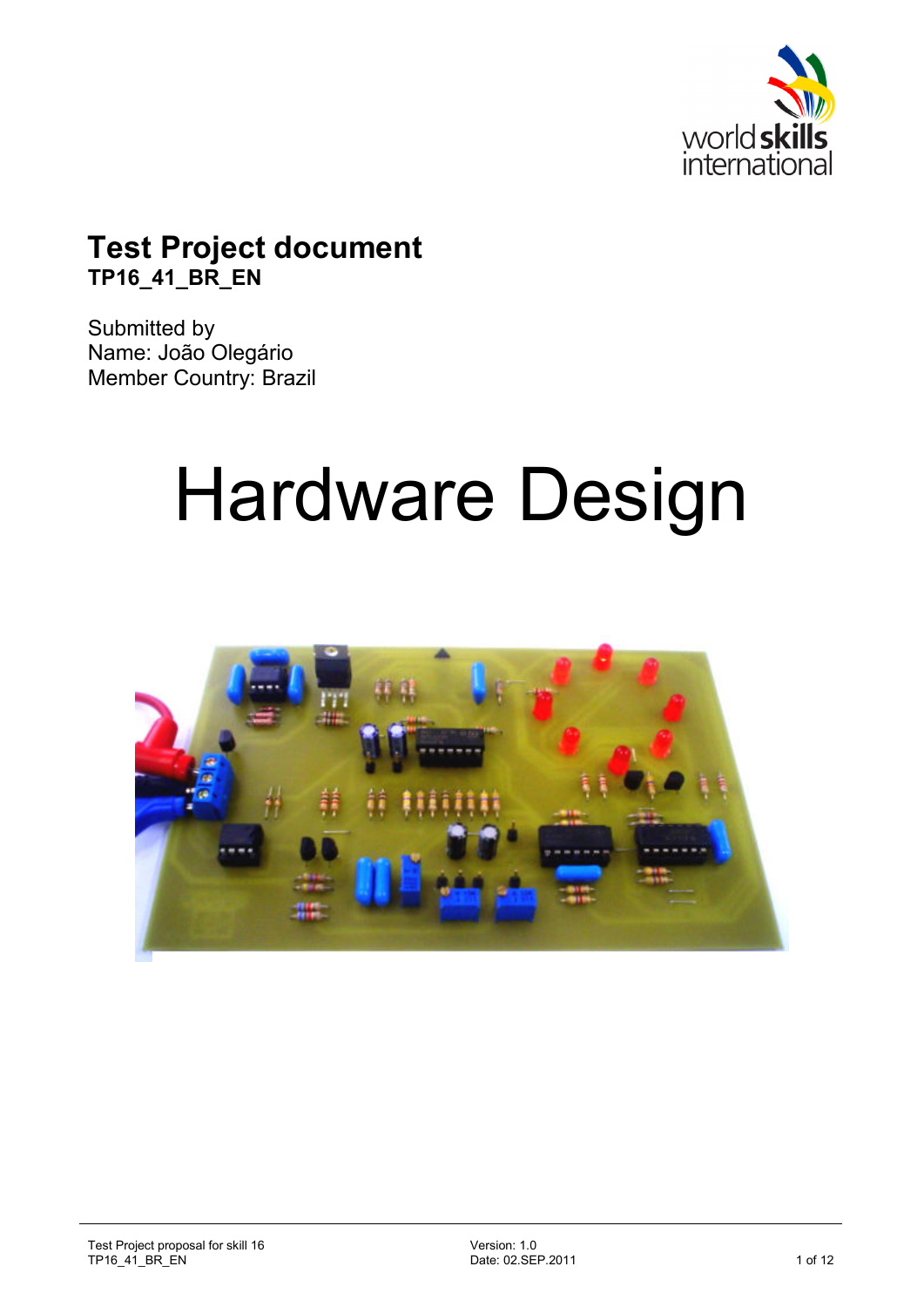

# **PROJECT DESCRIPTION AND TASKS**

This product is a electronic compass. It consists in an integrated circuit KMZ52, which is sensible to the magnetic field of the Earth.

You have to design the project following the instructions below.

- 1. Complete the circuits #A, #B and #C.
- 2. Design the print circuit board (PCB)
- 3. Complete design and
	- **Submit the following PCB Gerber files to the experts usb sticks.** 
		- \*.GBL Bottom Layer
		- \*.GKO KeepOutLayer (Dimension)
		- \*.txt NC Drill File
	- **Submit the following files as \*.pdf Data**

All schematics

- PCB Top Layer (scale 1:1)
- PCB Bottom Layer (scale 1:1)
- Component Placement Side (scale 1:1)
- 4. Assembly the manufactured PCB and then connect with the power supply.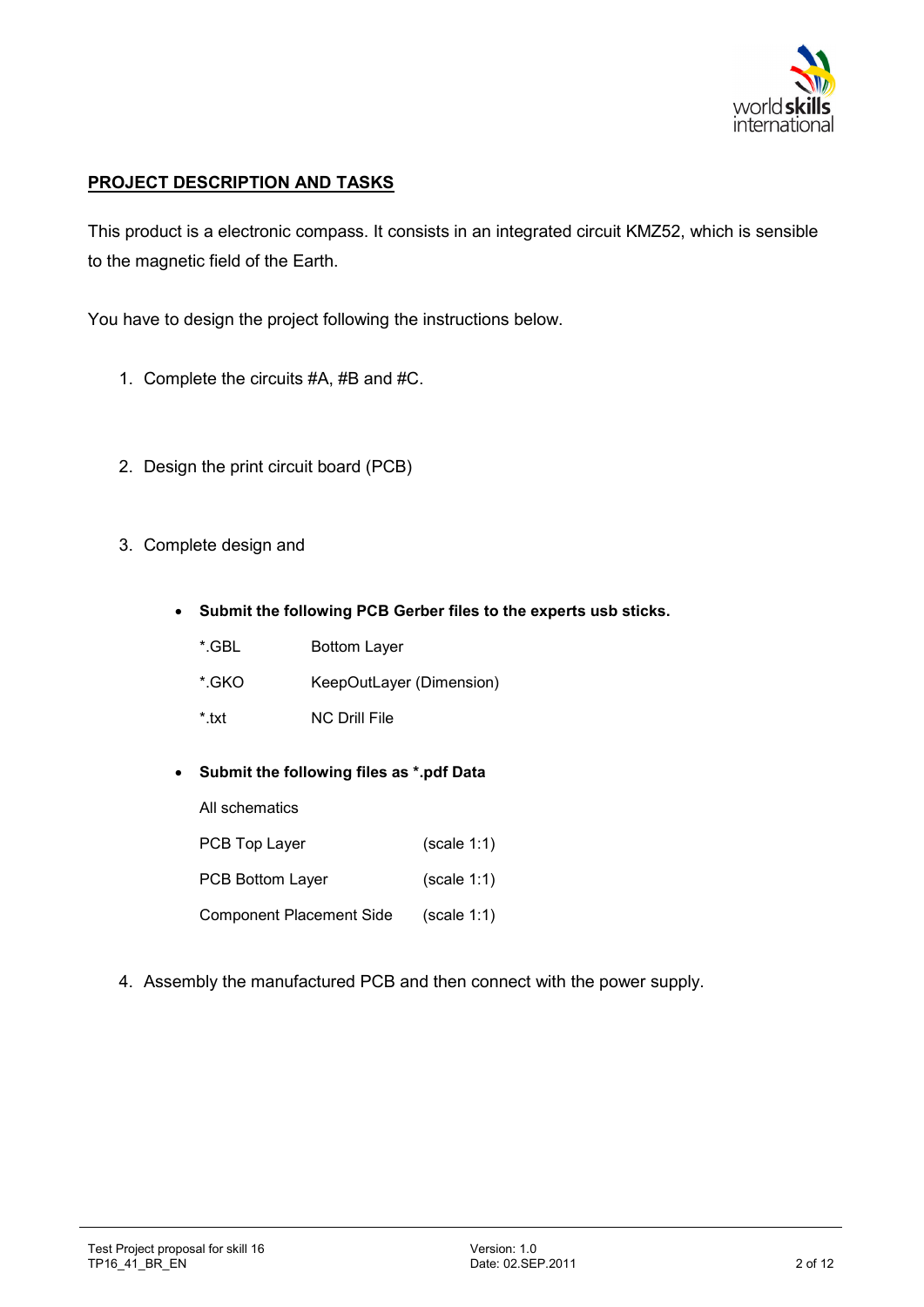

#### **INSTRUCTIONS**

**Development of the circuits #A, #B, #C**: the timeout is **2 hours**.

**PCB development:** the timeout is **2 hours**.

Building and testing of the Hardware: the timeout is **2 hours**.

**1. Complete the hardware design project using materials and documents given.** 

Block Diagram PCB Design Description of operation Hardware design sheet Part list

Datasheets of the components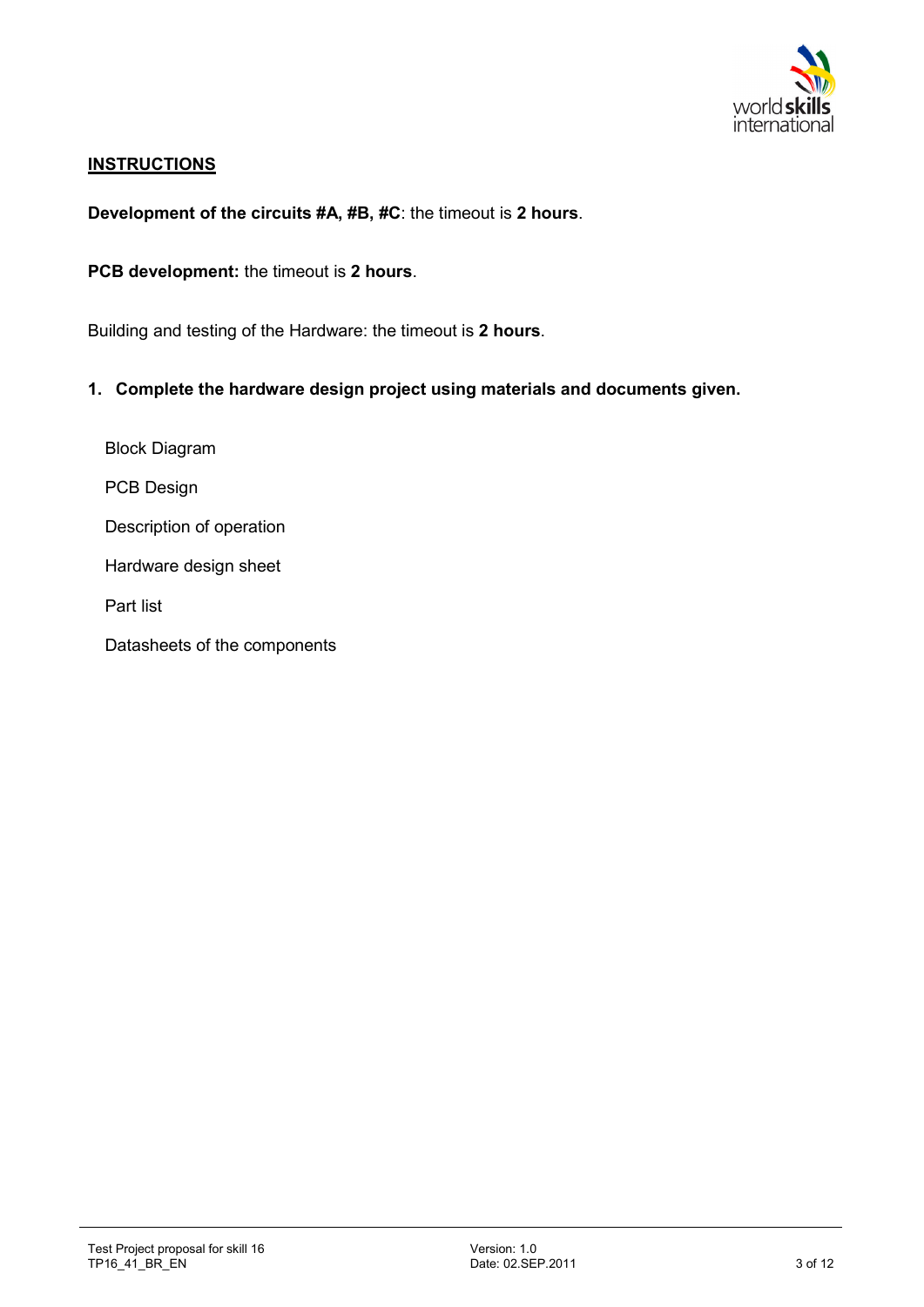

# **2. Block Diagram**



COUPL. & PSD (Coupling and phase sensitive detector)

# **3. PCB Design**

- Please design a one Layer PCB with Bottom Layer and components on the Top Side, except the SMD sensor should be on the Bottom Side.
- Please integrate normal measurement pins to connect your PCB with your power supply of +/-12V and GND.
- Please integrate measurement pins and for the following Signals and put the Labels next to them and write the names on it:
	- $\checkmark$  Output Sinal NE555 (TP1)  $V$  Vy Signal (TP5)
	- $V$  V<sub>SENSY</sub> Signal (TP2)  $\checkmark$  REFSUB Signal (TP6)
	- V<sub>SENSX</sub> Signal (TP3)  $\checkmark$  REF+ Signal (TP7)
	- $\checkmark$  Vx Signal (TP4)  $\checkmark$  REF- Signal (TP8)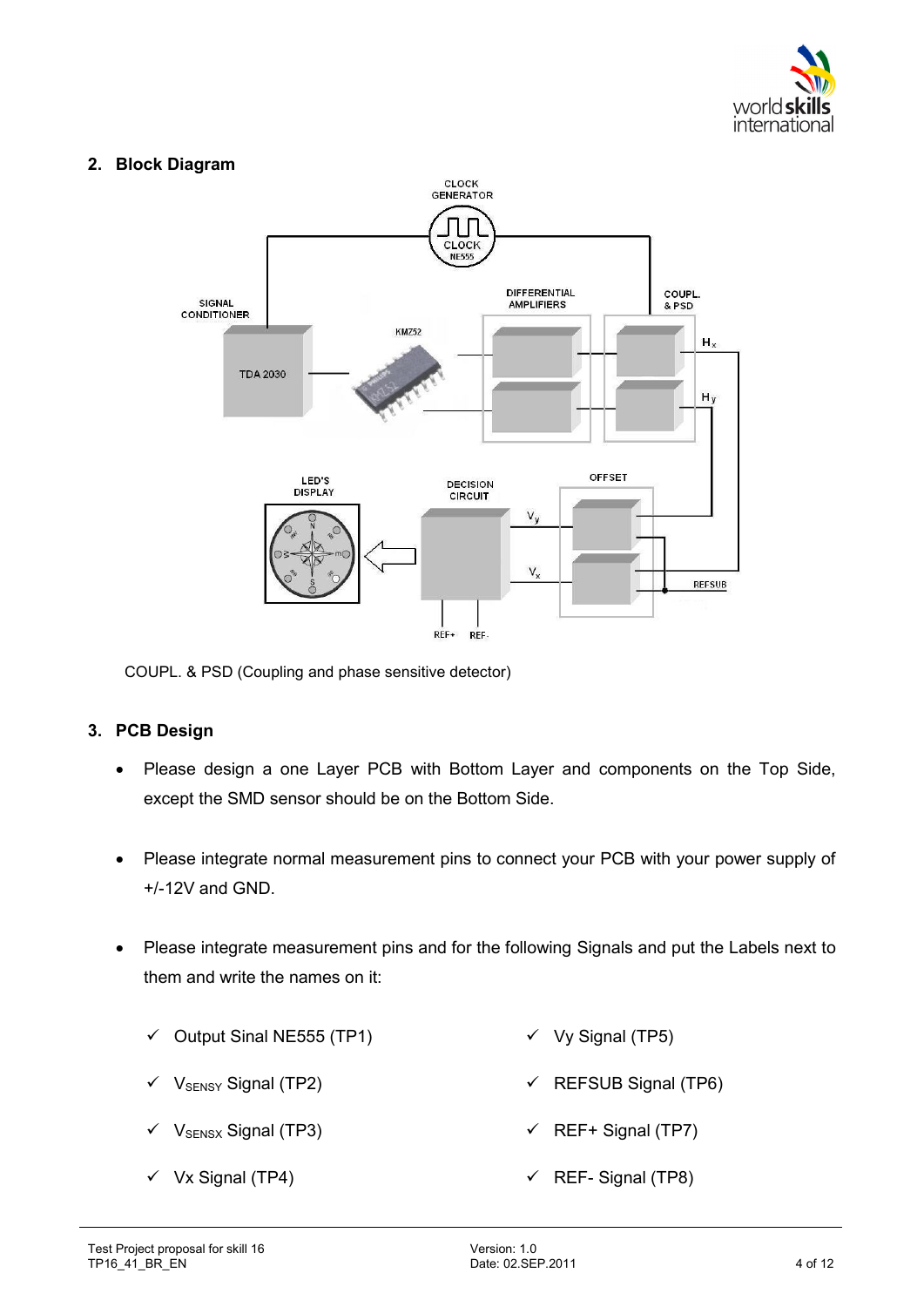

Place the LEDs and the KMZ52 in the same orientation (Position don't care) like in the PCB shown below.

The diameter of the circumference of the LEDs is 40 mm (centre to centre of LEDs!!).

Put labels of the LED Functions in Altium PCB to the LEDS (Labels: N, E , S , W , NW , NE , SE , SW )



*PCB Top Side PCB Bottom Side* 

# **4. Description of the compass operation**

#### Clock generator with the NE555

You have to design a clock generator with the following characteristics:

- $T = 776$  us,  $t_H = 388$  us,  $t_L = 388$  us
- $V_{CC}$  = 5V

Calculate the values of R<sub>A</sub>, R<sub>B</sub> and C and **describe the values on page 9.** 

# **Draw the clock generator circuit on page 9.**

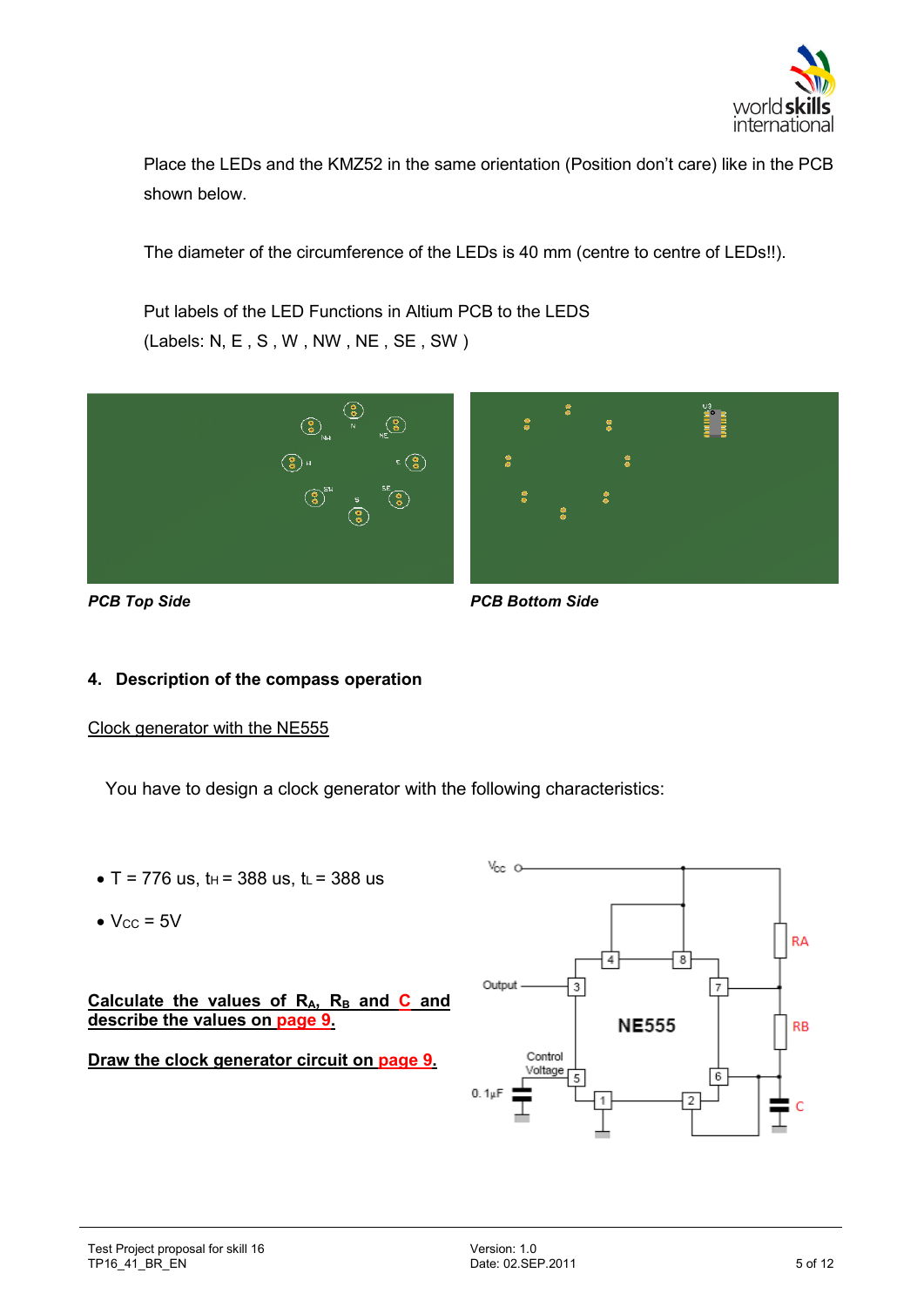

## Signal conditioner

Its function is generate the current pulses to the sensor flipping coil from the square wave generate by the NE555.



#### KMZ52 sensor

It has internally 2 resistors bridges that work like magnetic sensors. When it is properly supplied it results in a 2 differential voltages output (the order of  $\mu V$ ): one is proportional to the cosine and the other is proportional to the sine of the orientation angle of the IC on the Earth's axis.



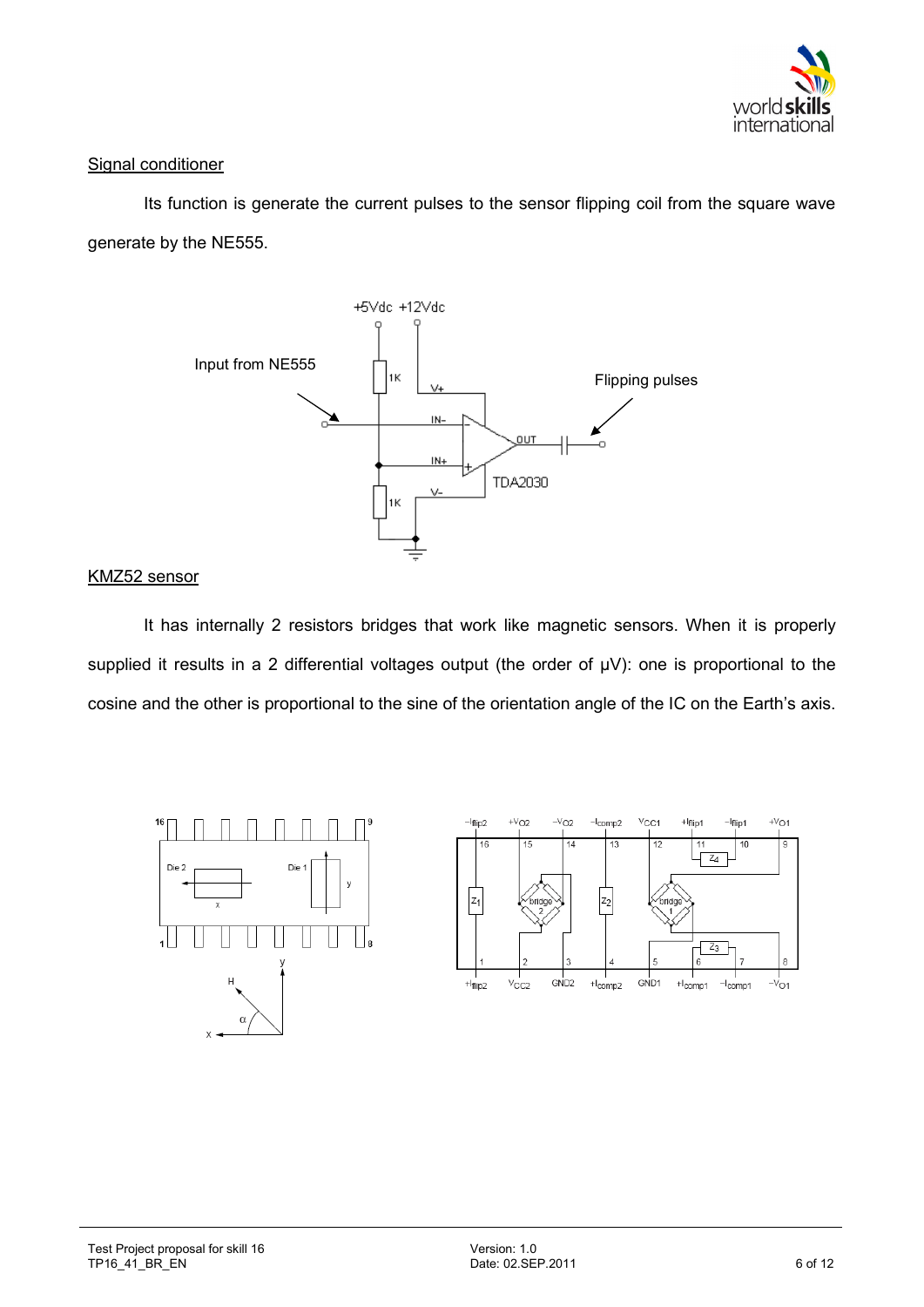

# Differential Amplifiers

Design two subtractors circuits (#B1 e #B2) with OP using the IC TL074.

Characteristics: Av = 1833

**Calculate the values of R1, R2, R<sup>3</sup> and R<sup>4</sup> and describe the results on page 9.** 

**Draw the circuits on page 10.** 



$$
U_a = U_{a1} + U_{a2} = \frac{R_4}{R_3 + R_4} \cdot \frac{R_1 + R_2}{R_1} \cdot U_{e+} - \frac{R_2}{R_1} \cdot U_{e-}
$$

#### Coupling and phase sensitive detector circuits

This circuit has a decoupling capacitor, a pullup resistor to maintain the DC level of the Vref sensor signal, a signal synchronizer (with a common clock with the sensor clock) and a lowpass filter.

#### OFFSET circuits

Consisting of a subtractor circuit and a lowpass filter.

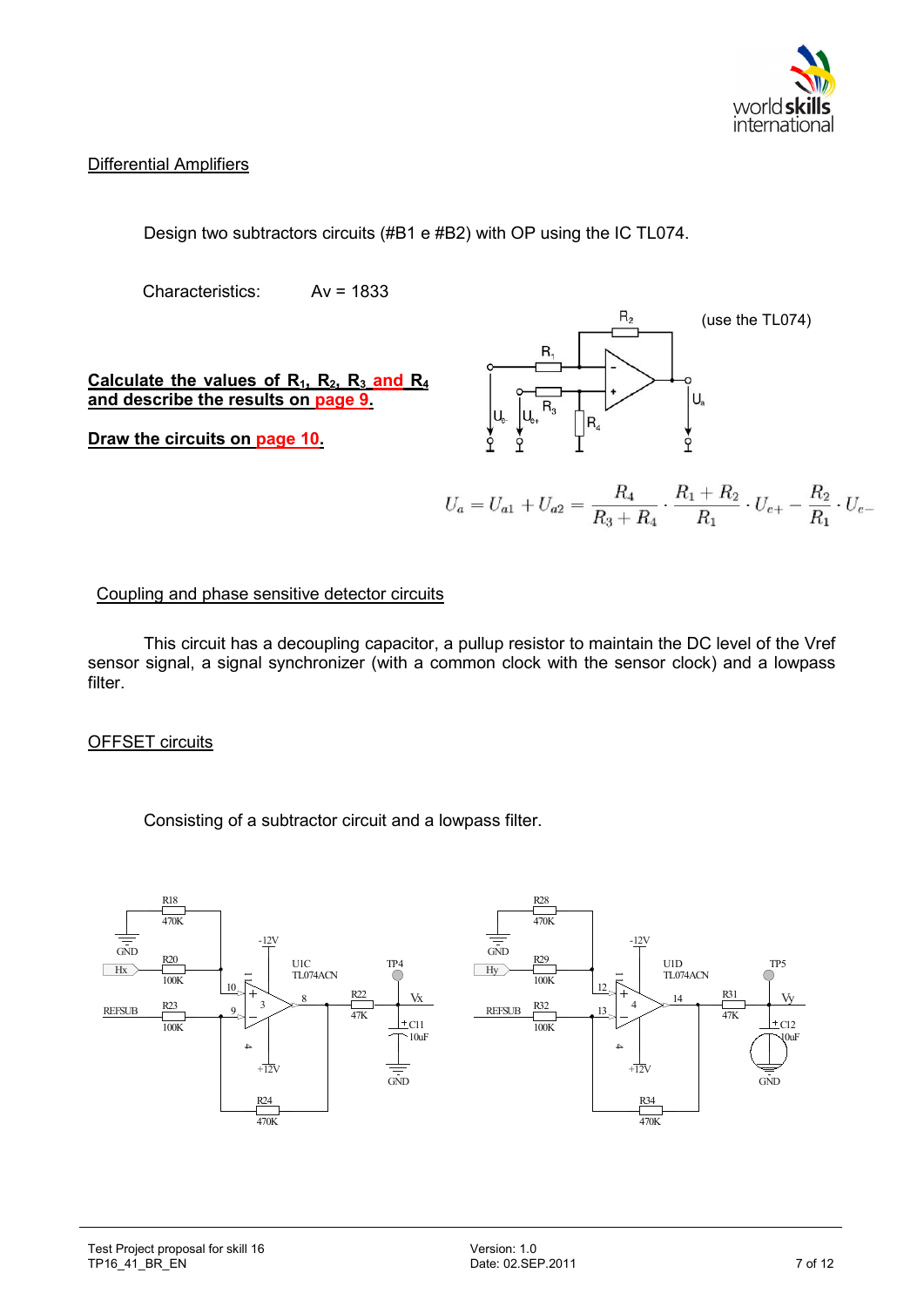

#### Decision circuit

The output signals Vx e Vy are showed in the waveform below for a complete rotation in the clockwise direction of the compass, considering REFSUB calibrated and the IC in Bottom View. By comparing the signals generated with thresholds REF+ and REF- the logical signals N, S, E, W, NE, NW, SE, SW can be derived.



# **Complete the unfinished section of the circuit on page 11.**

#### Components:

| $\bullet$ IC: 14001              | qty: 1 (4 gates) |
|----------------------------------|------------------|
| $\bullet$ LED's: red 5mm         | qty: 4           |
| • Resistors: $4k7$ [ $k\Omega$ ] | qty: 4           |
| $2k2$ [ $k$ $\Omega$ ]           | qty: 1           |

# **5. After you have finished the manufacturing, check the following functions.**

- 5.1 Adjust REFSUB to eliminate the DC signal in Vx and Vy (approximately 2V). The signals Vx and Vy with REFSUB calibrated go approximately from zero to 5,5V.
- 5.2 Measure the maximum and minimum values of Vx and Vy and use waveform available in the task to calculate the voltage value to REF+ and REF-.
- 5.3 Adjust the thresholds REF+ and REF-.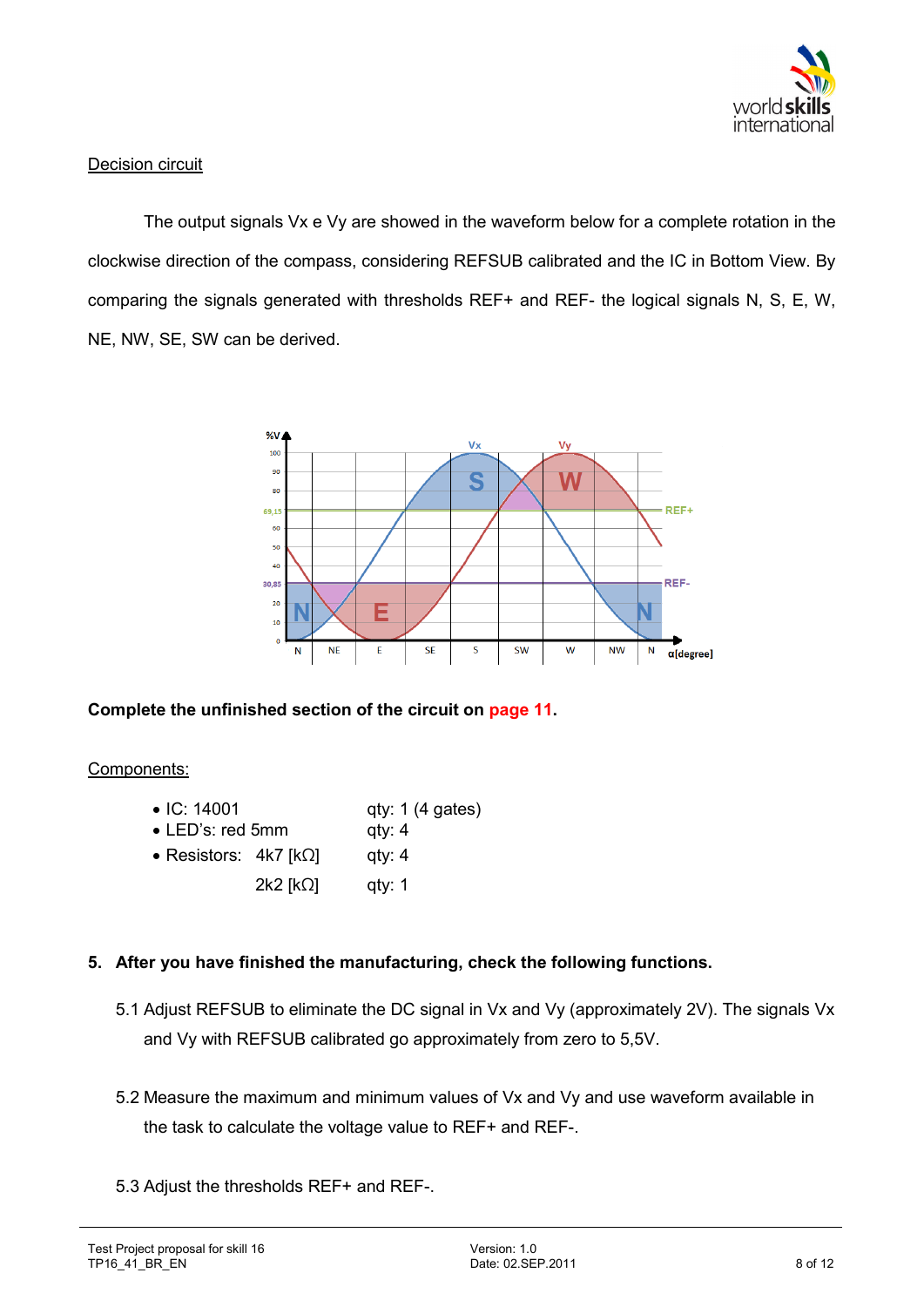

# **6. Answers:**

6-1. Design of #A:

Clock generator with NE555

| - | ممرماء<br>amu - | `D | . | $\overline{\phantom{0}}$<br>'n⊦ |
|---|-----------------|----|---|---------------------------------|
|   |                 |    |   |                                 |

Schematic: Clock generator

6-2. Design of #B

#### Subtractors:

| $\frac{1}{2}$ [kohm]   R2 =<br>$R1 =$ |  |  | $\sim$ $\sim$ $\sim$ kohml $\mid$ R3 =<br>$\sim$ - $\sim$ - kohm]   R4 = |  |  | $\_\_\_\$ kohm |
|---------------------------------------|--|--|--------------------------------------------------------------------------|--|--|----------------|
|---------------------------------------|--|--|--------------------------------------------------------------------------|--|--|----------------|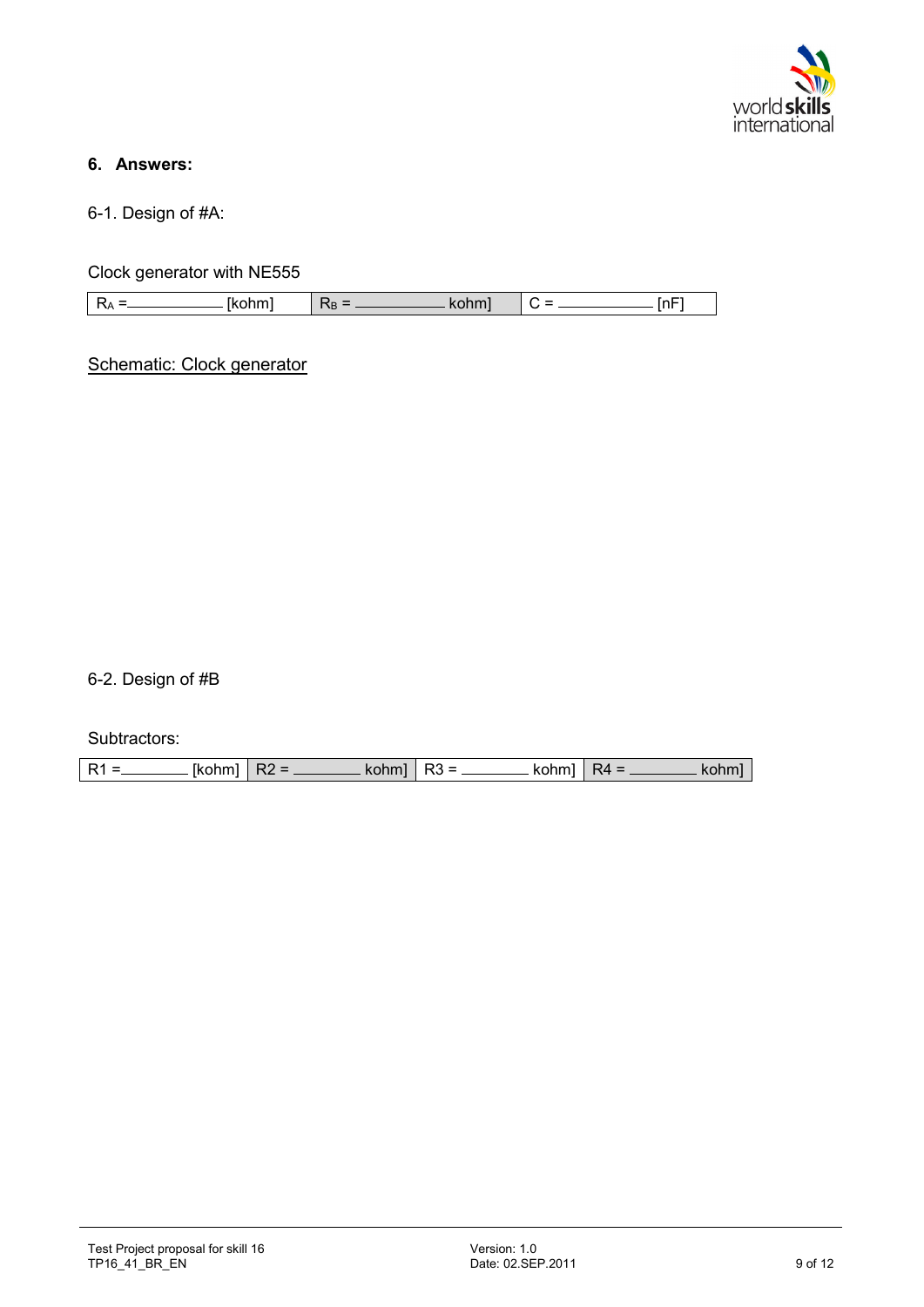

#### Answer

Complete the schematic diagram

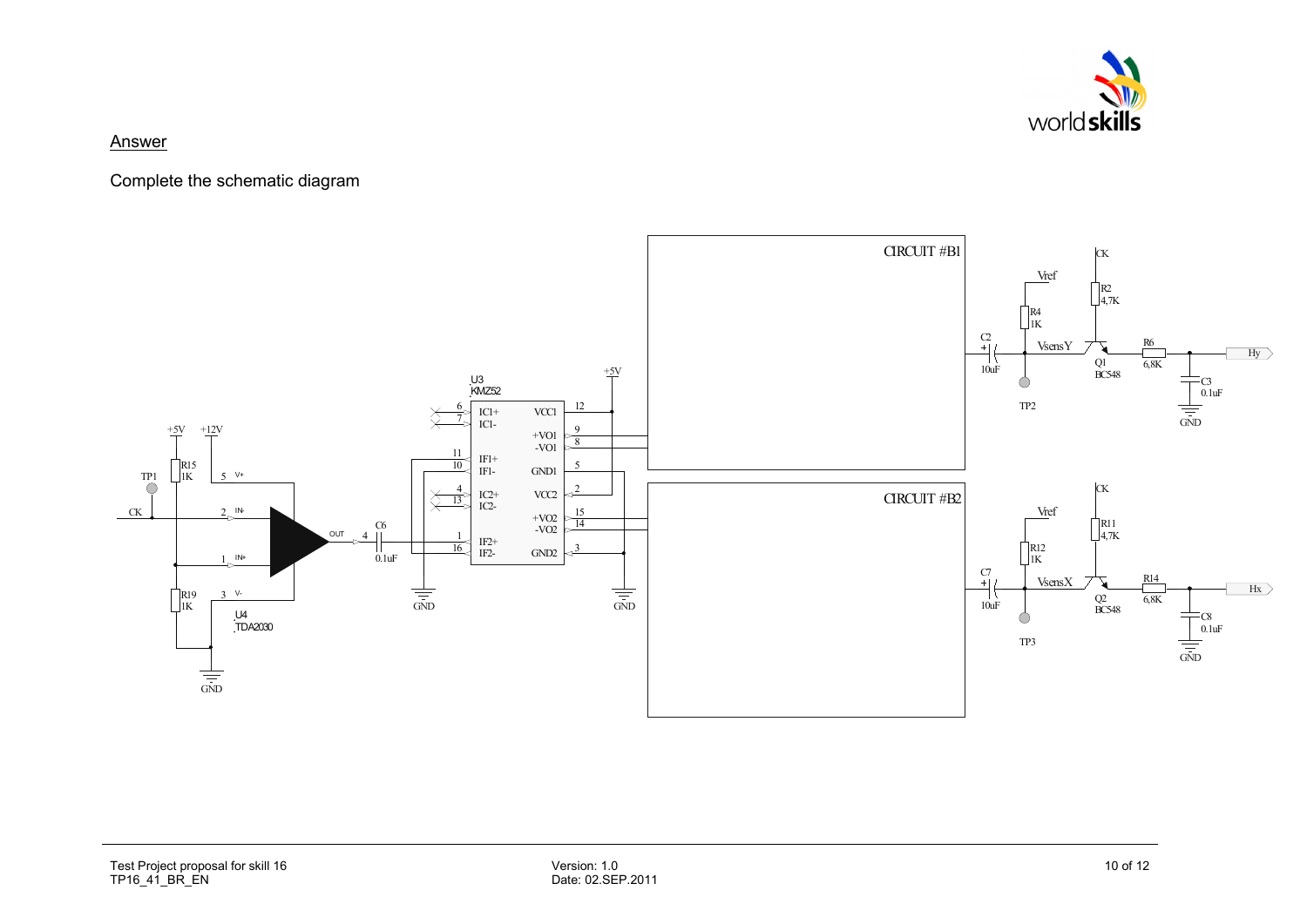

6-3. Design of #C

## **Answer**

Complete the schematic diagram